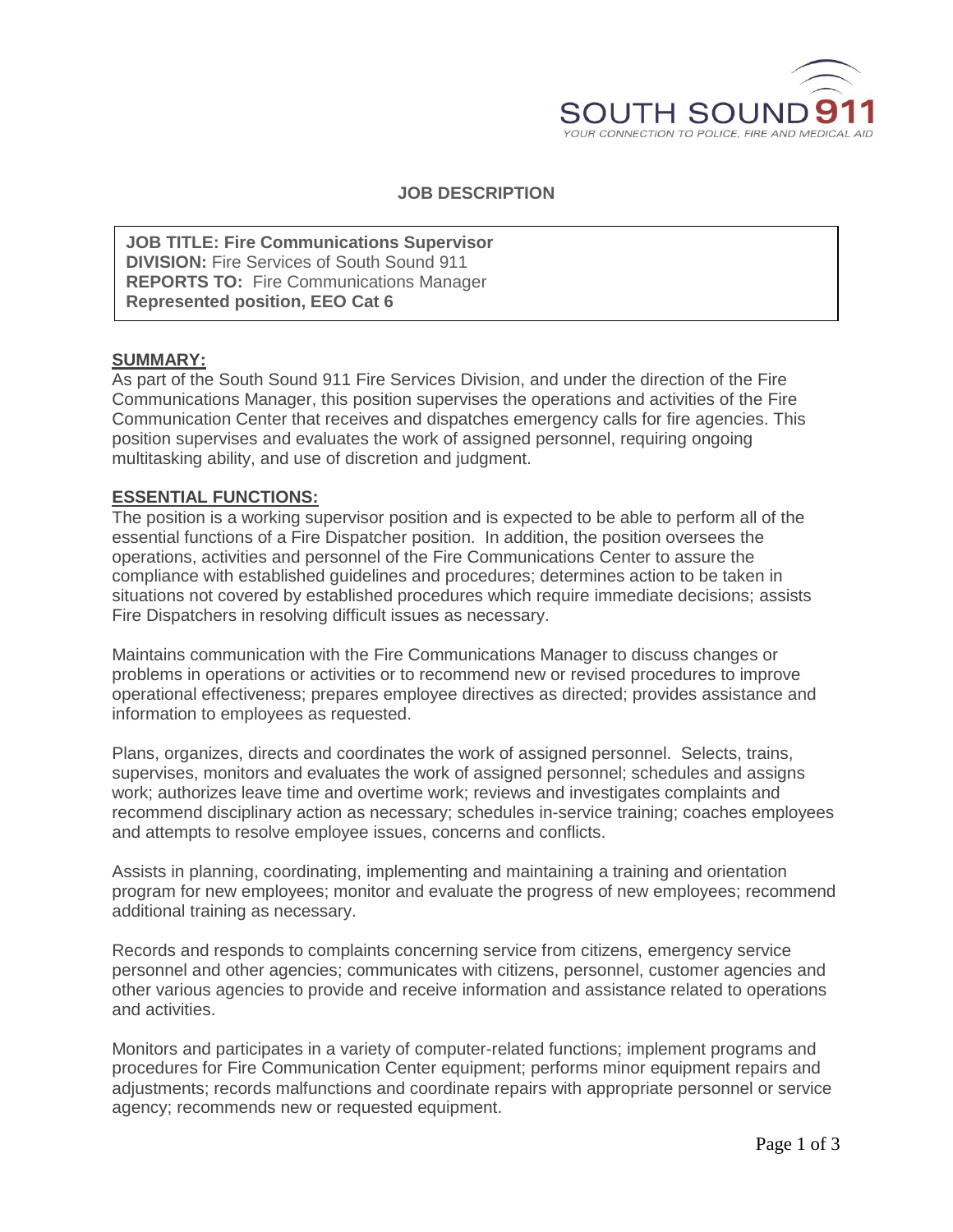Monitors work area to assure and maintain a safe, clean and orderly operation; monitors and activates emergency building communication and alarm systems during disaster exercises and actual events.

Reviews, maintains or supervises the preparation and maintenance of various lists, logs, files, records and reports related to telecommunication systems and personnel operations and activities; maintains tape records; compiles information and data as necessary; distributes materials or records as required.

Work overtime on a volunteer basis or assigned and mandatory to cover staffing needs. There is more overtime required during vacation and/or illness periods and during seasonal workload peaks. May include both extended shift or work on scheduled day(s) off.

# **QUALIFICATIONS:**

A minimum of two years' experience as a Fire Dispatcher with the agency.

# **KNOWLEDGE AND EXPECTATIONS:**

Fluent use of the English language

Understand and follow written and verbal instructions.

Understand and interpret complex rules and procedures.

Read, interpret, explain, apply and follow applicable laws, ordinances, codes, regulations, policies and procedures.

Work appropriately with confidential material and information.

Work with speed and accuracy.

Follow safety rules and regulations.

Proficient with standard suite of Microsoft Office software and database applications, peripheral equipment, fax machine, and phone system, radio and teletype.

Understand and exercise a high degree of independent judgment in problem solving and decision-making related to emergency services, communication codes, procedures, and geography of area served.

Communicate efficiently and effectively both orally and in writing using tact, patience and courtesy.

Maintain cooperative and effective working relationships with others.

Analyze situations quickly and adopt an effective course of action.

Organize work with many interruptions and multiple tasks to meet schedules and timelines. Be reliable, dependable and report for work on a consistent basis.

Perform limited clerical duties such as filing, duplications and typing.

Keyboarding at 35 words per minute.

Train, supervise, coach and evaluate the work of others.

### **PHYSICAL REQUIREMENTS:**

The physical demands described here are representative of those that must be met by an employee to successfully perform the essential functions of this job. Reasonable accommodations may be made to enable individuals with disabilities to perform the essential functions.

While performing the duties of this job, the employee is regularly required to sit at a computer terminal, frequent walking both indoors and out; use hands to finger, handle, or feel and talk or hear. The employee is frequently required to reach with hands and arms. The employee is occasionally required to stand, stoop, or kneel. The employee must occasionally lift and/or move